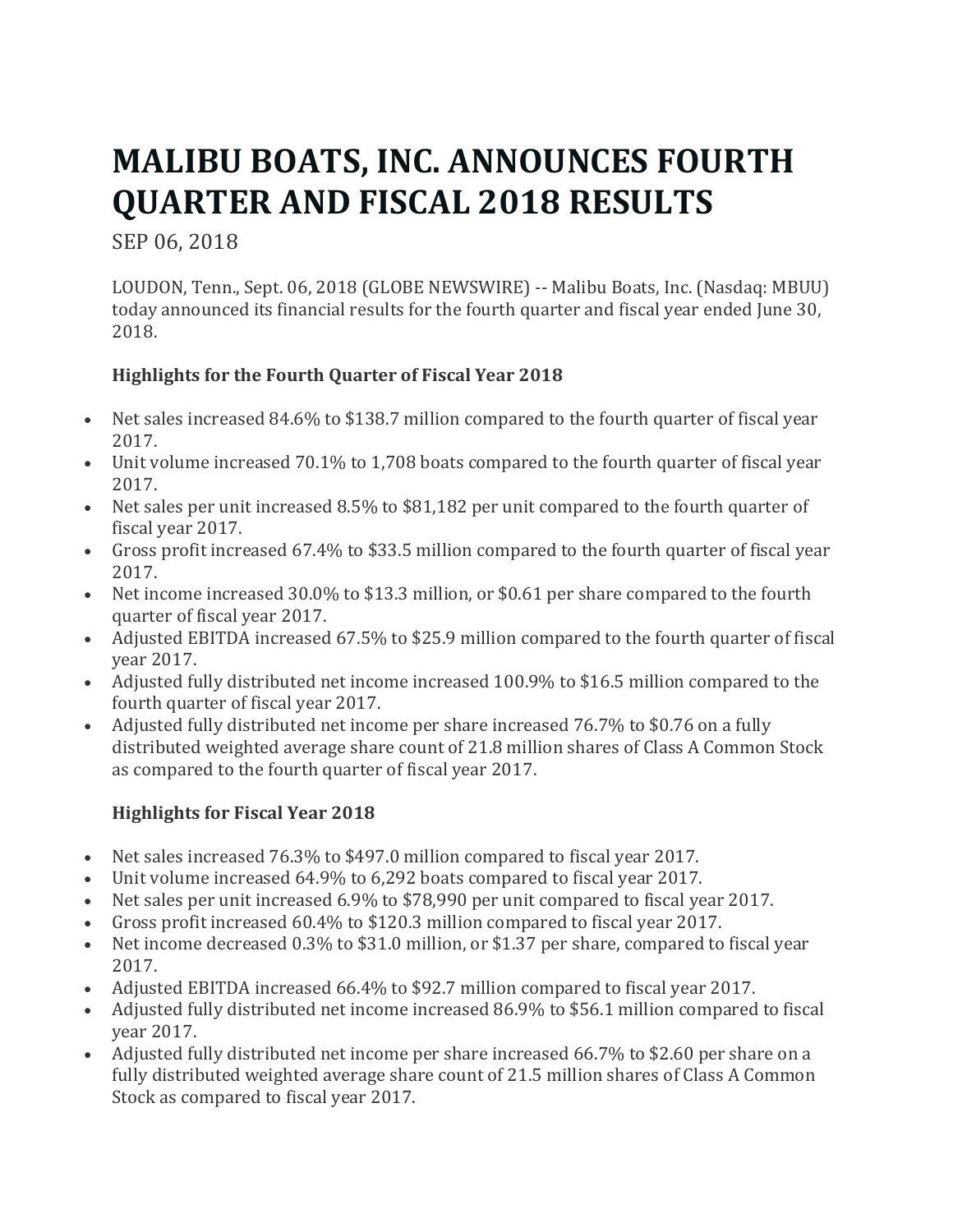"Our momentum during fiscal year 2018 extended into the fourth quarter, exceeding our expectations, driven by a robust retail demand environment, Cobalt's increasing contributions, and strong operational execution. All of our brands performed well, and our model year 2018 products have continued to be met with exceptional reception by our customers. While the global trade environment presents a number of uncertainties, our international business is a relatively small portion of our overall performance and we are confident that we have the strategies in place to mitigate its impact," commented Jack Springer, Chief Executive Officer of Malibu Boats.

"In August, we announced that we entered into an agreement to purchase Pursuit Boats from S2 Yachts, subject to certain closing conditions. We expect to close the acquisition in the fourth calendar quarter of 2018. Pursuit will be an incredible addition to the Malibu family, as it maintains a strong reputation for luxurious appointments, innovation, and premium quality, and will be highly complementary to our business. After closing the transaction, our strategy will be to increase throughput to meet growing demand, apply our operational excellence expertise to enhance margin and continue our track record of innovation and product development."

Mr. Springer concluded, "Our fiscal year 2018 delivered strong growth and a clear, strategic path to continued growth and financial performance. Looking forward, we are optimistic about the strength of the economy and believe we are well-positioned to continue to perform well."

|                                            |                                               | Three Months Ended June 30, |  |    |        | <b>Fiscal Year Ended Jul</b> |    |          |  |     |
|--------------------------------------------|-----------------------------------------------|-----------------------------|--|----|--------|------------------------------|----|----------|--|-----|
|                                            |                                               | 2018                        |  |    | 2017   |                              |    | 2018     |  | 201 |
|                                            | (In thousands, except unit and per unit data) |                             |  |    |        |                              |    |          |  |     |
| Net sales                                  | \$                                            | 138,659                     |  | \$ | 75,106 |                              | \$ | 497,002  |  | \$  |
| Cost of sales                              |                                               | 105,119                     |  |    | 55,066 |                              |    | 376,660  |  |     |
| Gross profit                               |                                               | 33,540                      |  |    | 20,040 |                              |    | 120,342  |  |     |
| Operating expenses:                        |                                               |                             |  |    |        |                              |    |          |  |     |
| Selling and marketing                      |                                               | 3,744                       |  |    | 2,257  |                              |    | 13,718   |  |     |
| General and administrative                 |                                               | 8,988                       |  |    | 9,269  |                              |    | 31,359   |  |     |
| Amortization                               |                                               | 1,295                       |  |    | 549    |                              |    | 5,198    |  |     |
| Operating income                           |                                               | 19,513                      |  |    | 7,965  |                              |    | 70,067   |  |     |
| Other (expense) income, net:               |                                               |                             |  |    |        |                              |    |          |  |     |
| Other income                               |                                               | (3,048)                     |  |    | 10,673 |                              |    | 24,705   |  |     |
| Interest expense                           |                                               | (1,249)                     |  |    | (676)  |                              |    | (5, 385) |  |     |
| Other (expense) income, net                |                                               | (4, 297)                    |  |    | 9,997  |                              |    | 19,320   |  |     |
| Income before provision for income taxes   |                                               | 15,216                      |  |    | 17,962 |                              |    | 89,387   |  |     |
| Provision for income taxes                 |                                               | 1,873                       |  |    | 7,696  |                              |    | 58,418   |  |     |
| Net income                                 |                                               | 13,343                      |  |    | 10,266 |                              |    | 30,969   |  |     |
| Net income attributable to non-controlling |                                               |                             |  |    |        |                              |    |          |  |     |

#### **Results of Operations for the Fourth Quarter and Fiscal Year 2018 (Unaudited)**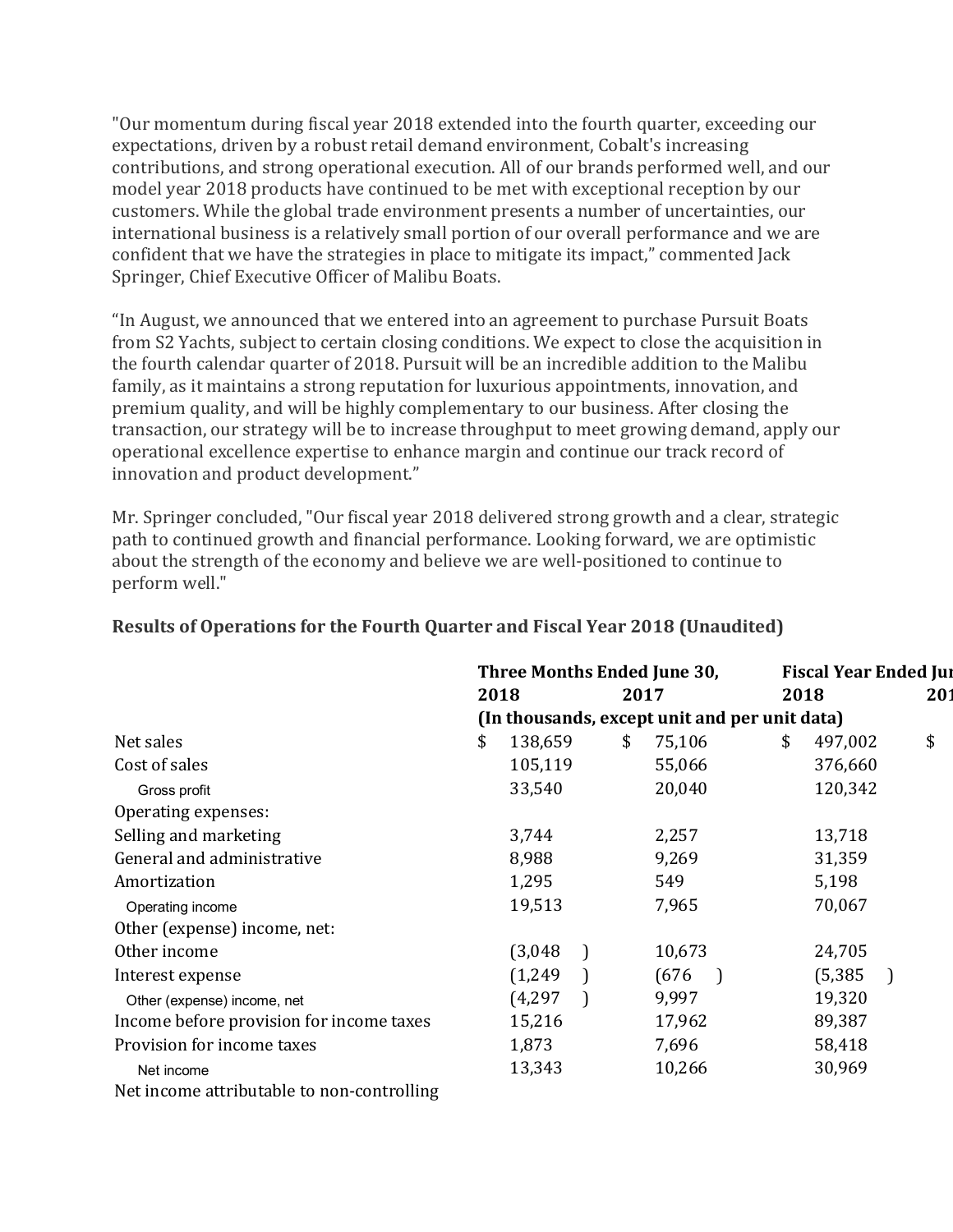| interest<br>Net income attributable to Malibu Boats, Inc. | 904<br>12,439   | 602<br>9.664    | 3,356<br>27,613 | \$ |
|-----------------------------------------------------------|-----------------|-----------------|-----------------|----|
| Unit volumes<br>Net sales per unit                        | 1,708<br>81,182 | 1,004<br>74,807 | 6,292<br>78,990 | \$ |

#### **Comparison of the Fourth Quarter Ended June 30, 2018 to the Fourth Quarter Ended June 30, 2017**

Net sales for the three months ended June 30, 2018 increased \$63.6 million, or 84.6%, to \$138.7 million as compared to the three months ended June 30, 2017. Unit volume for the three months ended June 30, 2018, increased  $704$  units, or  $70.1\%$ , to 1,708 units as compared to the three months ended June 30, 2017. The increase in net sales and unit volumes was driven primarily by our acquisition of Cobalt Boats, LLC ("Cobalt") in July 2017. Net sales and unit volumes attributable to Cobalt were \$54.1 million and 638 units, respectively, for the three months ended June 30, 2018. Net sales attributable to our Malibu U.S. segment increased \$9.4 million, or 13.5%, to \$78.6 million for the three months ended June 30, 2018, compared to the three months ended June 30, 2017. Unit volumes attributable to our Malibu U.S. segment increased 65 units for the three months ended June 30, 2018, compared to the three months ended June 30, 2017. The increase in net sales and unit volume for our Malibu U.S. segment was driven primarily by continued strong demand for our new and larger models such as the Malibu Wakesetter 23 LSV and Axis A24. Net sales from our Malibu Australia segment increased \$0.1 million, or 1.6%, to \$5.9 million for the three months ended June 30, 2018, compared to the three months ended June 30, 2017. Our overall net sales per unit increased 8.5% to \$81,182 per unit for the three months ended June 30, 2018, compared to the three months ended June 30, 2017. Net sales per unit for our Malibu U.S. segment increased 6.0% to \$79,575 per unit for the three months ended June 30, 2018, compared to the three months ended June 30, 2017, driven by mix of larger premium Malibu models which have a higher average selling price per unit as well as strong demand for optional features and year over year price increases. Net sales per unit for our Cobalt segment was \$84,809 per unit for the three months ended June 30, 2018.

Cost of sales for the three months ended June 30, 2018 increased \$50.1 million, or 90.9%, to \$105.1 million as compared to the three months ended June 30, 2017. The increase in cost of sales was driven primarily by our acquisition of Cobalt in July 2017 and an increase in unit volumes at our Malibu U.S. business.

Gross profit for the three months ended June 30, 2018 increased \$13.5 million, or 67.4%, compared to the three months ended June 30, 2017. The increase in gross profit was due mainly to higher unit volumes attributable to our acquisition of Cobalt. Gross margin for the three months ended June 30, 2018 decreased 250 basis points from 26.7% to 24.2% over the same period in the prior fiscal year due to the acquisition of Cobalt.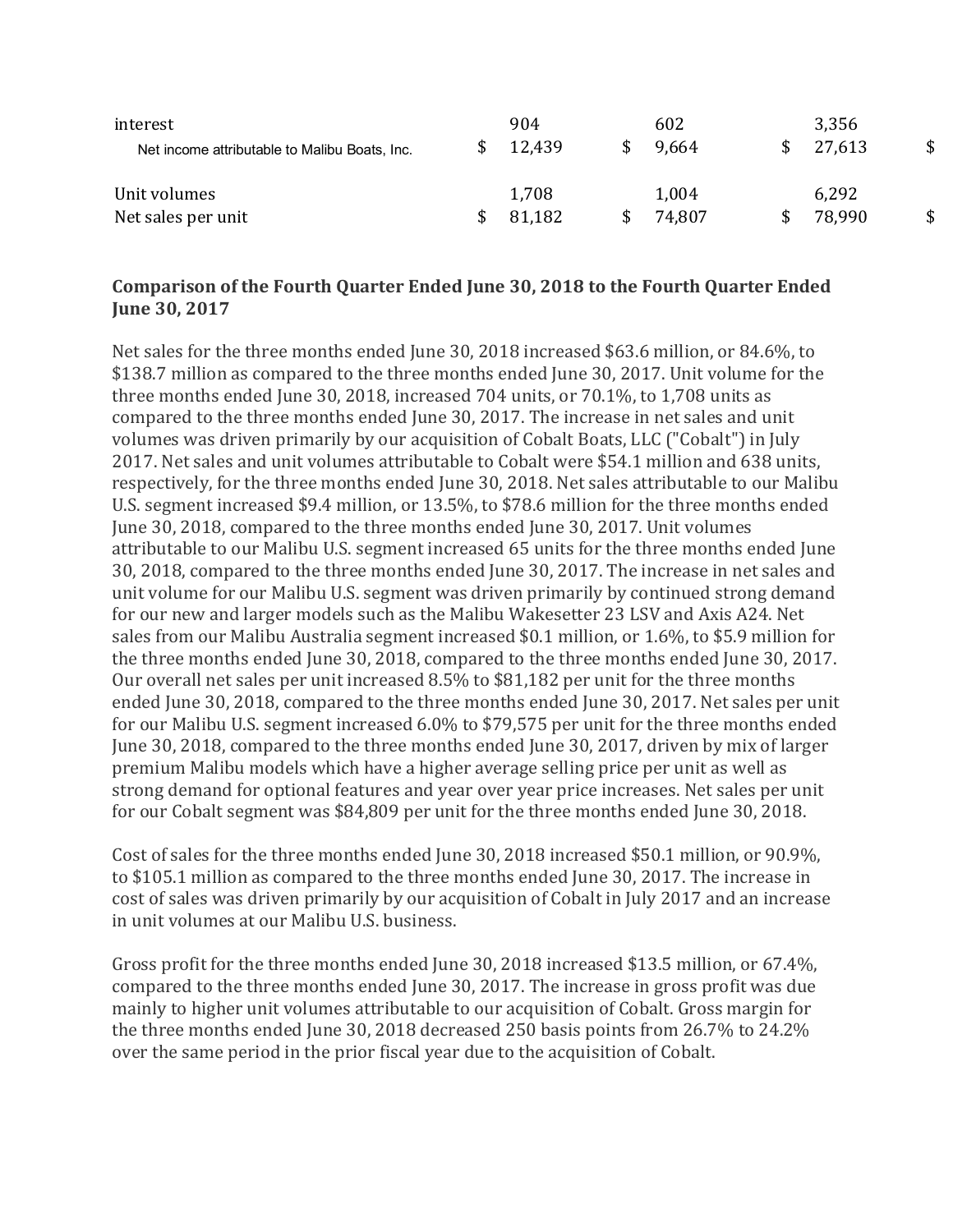Selling and marketing expenses for the three month period ended June 30, 2018, increased \$1.5 million or 65.9%, to \$3.7 million compared to the three months ended June 30, 2017 primarily due to the acquisition of Cobalt. As a percentage of sales, selling and marketing expenses decreased 30 basis points to 2.7% for the three months ended June 30, 2018 compared to the three months ended June 30, 2017. General and administrative expenses for the three months ended June 30, 2018, decreased \$0.3 million, or  $3.0\%$ , to \$9.0 million as compared to the three months ended June 30, 2017, largely due to lower acquisition related expenses and legal expenses, offset by an increase in general and administrative expenses attributable to Cobalt. As a percentage of sales, general and administrative expenses decreased 580 basis points to 6.5% for the three months ended June 30, 2018 compared to the three months ended June 30, 2017. Amortization expense for the three month period ended June 30, 2018, increased \$0.7 million or 135.9% when compared to the three months ended June 30, 2017, due to additional amortization from intangible assets acquired as a result of the Cobalt acquisition.

Operating income for the fourth quarter of fiscal year 2018 increased to \$19.5 million from \$8.0 million in the fourth quarter of fiscal year 2017. Net income for the fourth quarter of fiscal year 2018 increased 30.0% to \$13.3 million from \$10.3 million and net income margin decreased to 9.6% from 13.7% in the fourth quarter of fiscal year 2017. Adjusted EBITDA in the fourth quarter of fiscal year 2018 increased 67.5% to \$25.9 million from \$15.5 million, while Adjusted EBITDA margin decreased to 18.7% from 20.6% in the fourth quarter of fiscal year 2017.

#### **Comparison of the Fiscal Year Ended June 30, 2018 to Fiscal Year Ended June 30, 2017**

Net sales for fiscal year 2018 increased \$215.1 million, or 76.3%, to \$497.0 million, compared to fiscal year 2017. Unit volume for fiscal year 2018 increased 2,477 units, or 64.9%, to 6,292 units compared to fiscal year 2017. The increase in net sales and unit volumes was driven primarily by our acquisition of Cobalt in July 2017. Net sales and unit volumes attributable to Cobalt were \$180.3 million and 2,232 units, respectively, for fiscal year 2018. Net sales attributable to our Malibu U.S. segment increased \$34.3 million, or 13.2%, to \$293.2 million for fiscal year 2018 compared to fiscal year 2017. Unit volumes attributable to our Malibu U.S. segment increased 252 units for fiscal year 2018 compared to fiscal year 2017. The increase in net sales and unit volume for our Malibu U.S. segment was driven primarily by continued strong demand for our new and larger models such as the Malibu Wakesetter 23 LSV and Axis A24. Net sales from our Malibu Australia segment increased \$0.5 million, or 2.0%, to \$23.4 million for fiscal year 2018 compared to fiscal year 2017. Our overall net sales per unit increased 6.9% to \$78,990 per unit for fiscal year 2018 compared to fiscal year 2017. Net sales per unit for our Malibu U.S. segment increased 5.7% to \$78,052 per unit for fiscal year 2018 compared to fiscal year 2017, driven by mix of new and premium models sold, strong demand for optional features and year over year price increases. Net sales per unit for our Cobalt segment was \$80,786 per unit for the fiscal year 2018.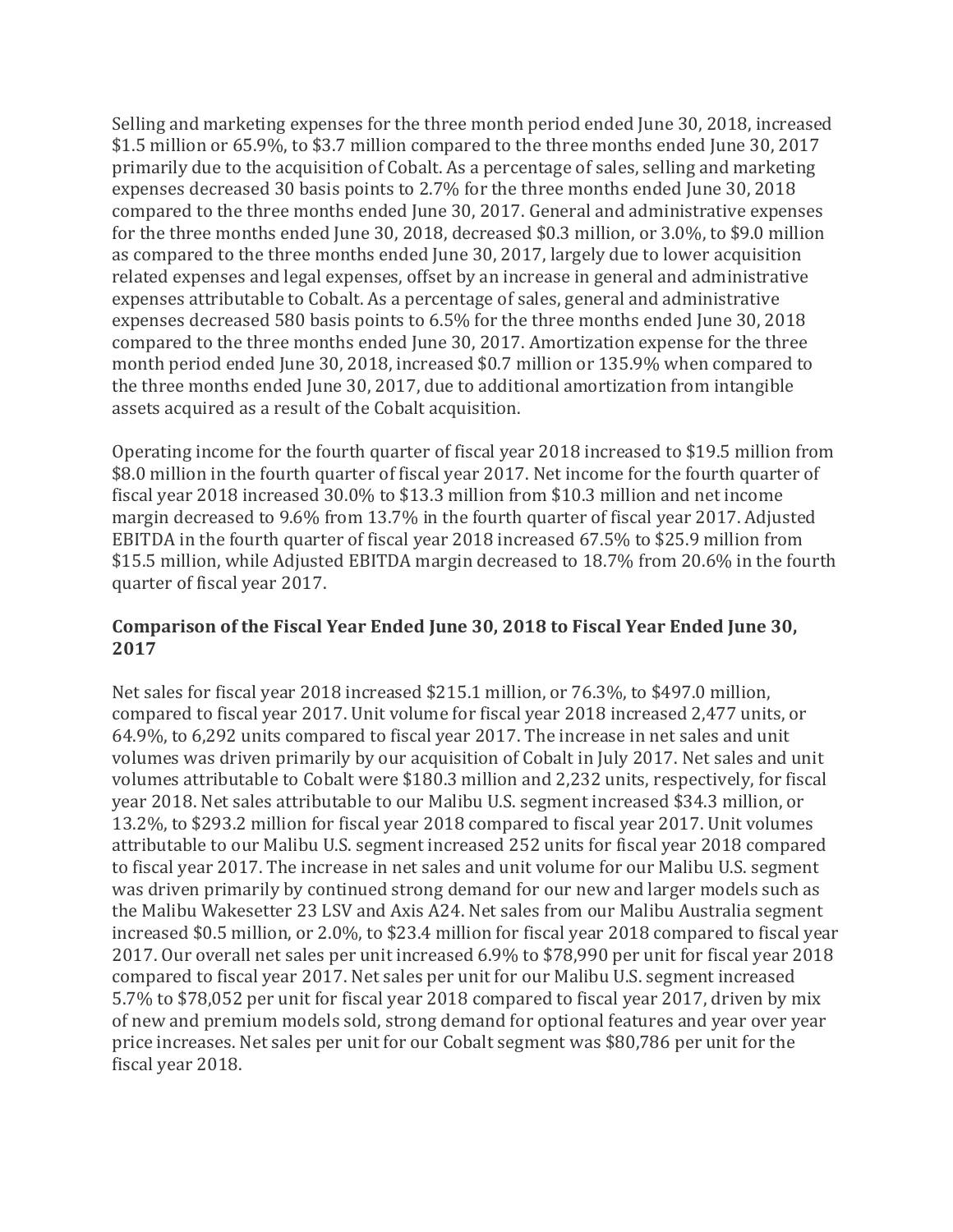Cost of sales for fiscal year 2018 increased \$169.8 million, or 82.1%, to \$376.7 million compared to fiscal year 2017. The increase in cost of sales was driven primarily by our acquisition of Cobalt in July 2017 and an increase in unit volumes at our Malibu U.S. business.

Gross profit for fiscal year 2018 increased \$45.3 million, or  $60.4\%$ , compared to fiscal year 2017. The increase in gross profit was due mainly to higher unit volumes attributable to our acquisition of Cobalt and our Malibu U.S. business mentioned above. Gross margin decreased 240 basis points from 26.6% in fiscal year 2017 to 24.2% in fiscal year 2018 due to the acquisition of Cobalt, which included \$1.5 million of additional expense related to the fair value step up of inventory acquired and sold during the period.

Selling and marketing expense for fiscal year 2018 increased \$5.1 million, or 59.2%, to \$13.7 million compared to fiscal year 2017 primarily due to acquisition of Cobalt. As a percentage of sales, selling and marketing expense decreased 30 basis points from 3.1% for fiscal year 2017 to 2.8% for fiscal year 2018. General and administrative expense for fiscal year 2018 increased \$6.6 million, or 26.5%, to \$31.4 million compared to fiscal year 2017. The increase in general and administrative expenses was largely due to higher general and administrative expenses attributable to Cobalt, which we acquired in July 2017, and higher development costs associated with our engines vertical integration initiative, and partially offset by lower acquisition related expenses and legal expenses related to previously settled litigation in fiscal year 2017. As a percentage of sales, general and administrative expenses decreased 250 basis points to 6.3% for the for fiscal year 2018 compared to fiscal year 2017. Amortization expense for fiscal year 2018 increased \$3.0 million or 136.5% compared to fiscal year 2017, due to additional amortization from intangible assets acquired as a result of the Cobalt acquisition.

Operating income for fiscal year 2018 increased to \$70.1 million from \$39.4 million for fiscal year 2017. Net income for fiscal year 2018 decreased 0.3% to \$31.0 million from \$31.1 million and net income margin decreased to 6.2% from 11.0% for fiscal year 2017. Adjusted EBITDA for fiscal year 2018 increased 66.4% to \$92.7 million from \$55.7 million, while Adjusted EBITDA margin decreased to 18.7% from 19.8% for fiscal year 2017.

## **Webcast and Conference Call Information**

The Company will host a webcast and conference call to discuss fourth quarter fiscal year 2018 results on Thursday, September 6, 2018, at 8:30 a.m. Eastern Time. Investors and analysts can participate on the conference call by dialing  $(855)$  433-0928 or  $(484)$  756-4263 and using Conference ID #2198085. Alternatively, interested parties can listen to a live webcast of the conference call by logging on to the Investor Relations section on the Company's website at http://investors.malibuboats.com. A replay of the webcast will also be archived on the Company's website for twelve months.

## **About Malibu Boats, Inc.**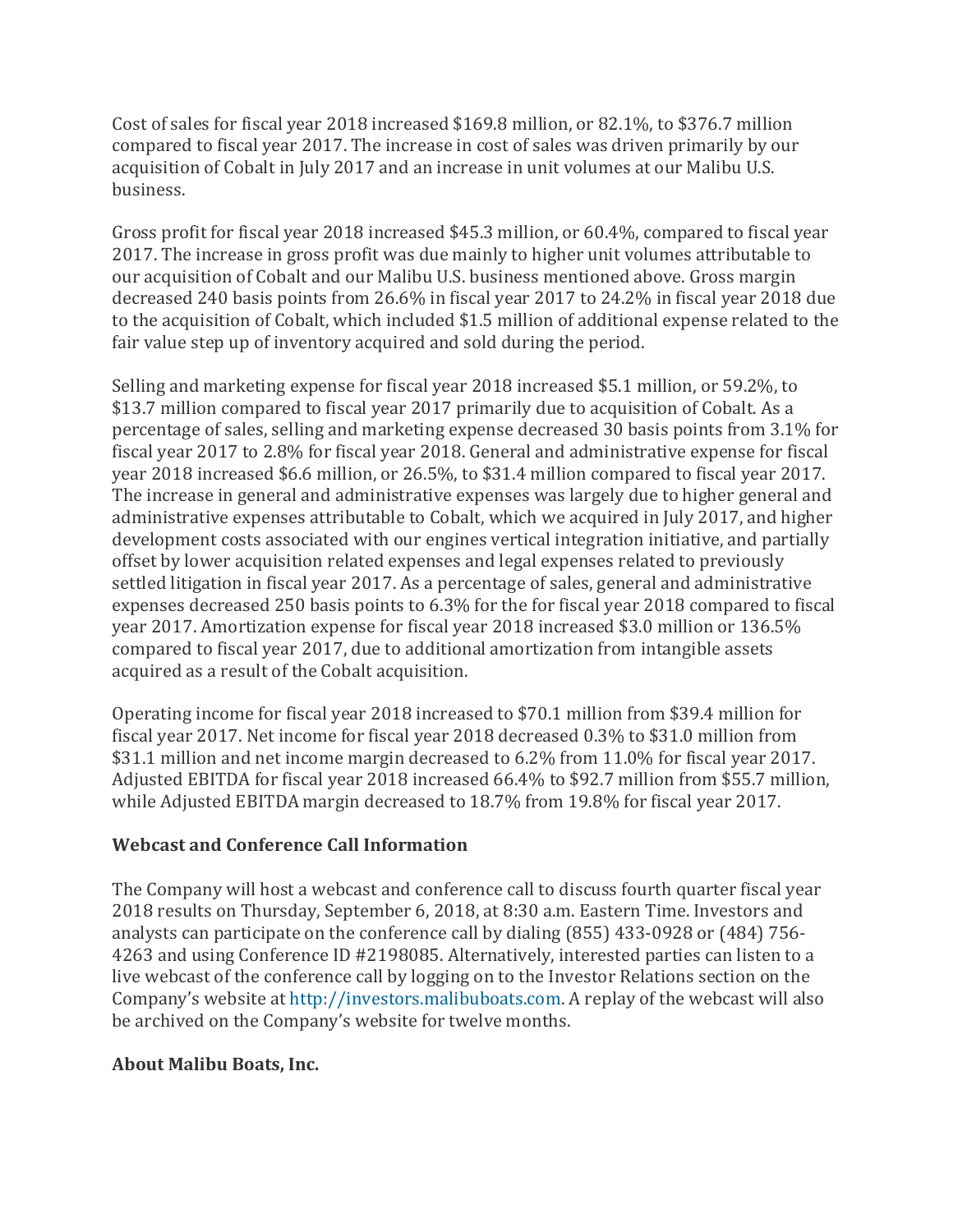Based in Loudon, Tennessee, Malibu Boats is a leading designer, manufacturer and marketer of a diverse range of recreational powerboats, including performance sport boats, sterndrive and outboard boats. Malibu Boats has the #1 market share position in the United States in the performance sport boat category through its Malibu and Axis Wake Research brands. Malibu Boats has the #1 market share position in the United States in the 24' - 29' segment of the sterndrive category through its Cobalt brand. Since inception in 1982, Malibu Boats has been a consistent innovator in the powerboat industry, designing products that appeal to an expanding range of recreational boaters and water sports enthusiasts whose passion for boating and water sports is a key aspect of their lifestyle.

#### **Forward Looking Statements**

This press release includes forward-looking statements (as such term is defined in the Private Securities Litigation Reform Act of 1995). Forward-looking statements can be identified by such words and phrases as "believes," "anticipates," "expects," "intends," "estimates," "may," "will," "should," "continue" and similar expressions, comparable terminology or the negative thereof, and includes the statement in this press release regarding the expected timing for the closing of our acquisition of the Pursuit division ("Pursuit") from S2 Yachts, Inc.; the anticipated benefit to our business from the addition of Pursuit; our anticipated strategy after closing the acquisition; the expected strategies to mitigate the impact of the global trade environment; and the expected strength of the economy and our continuing performance.

Forward-looking statements are subject to risks and uncertainties that could cause actual results to differ materially from those expressed or implied in the forward-looking statements, including, but not limited to: the satisfaction of the closing conditions to the acquisition of Pursuit and conditions for borrowing under our revolving credit facility; our ability to grow our business through acquisitions or strategic alliances and new partnerships; general industry, economic and business conditions; demand for our products; changes in consumer preferences; competition within our industry; our reliance on our network of independent dealers; our ability to manage our manufacturing levels and our large fixed cost base; the successful introduction of our new products; the success of our engines integration strategy; and other factors affecting us detailed from time to time in our filings with the Securities and Exchange Commission. Many of these risks and uncertainties are outside our control, and there may be other risks and uncertainties which we do not currently anticipate because they relate to events and depend on circumstances that may or may not occur in the future. Although we believe that the expectations reflected in any forward-looking statements are based on reasonable assumptions at the time made, we can give no assurance that our expectations will be achieved. Undue reliance should not be placed on these forward-looking statements, which speak only as of the date hereof. We undertake no obligation (and we expressly disclaim any obligation) to update or supplement any forward-looking statements that may become untrue because of subsequent events, whether because of new information, future events, changes in assumptions or otherwise. Comparison of results for current and prior periods are not intended to express any future trends or indications of future performance, unless expressed as such, and should only be viewed as historical data.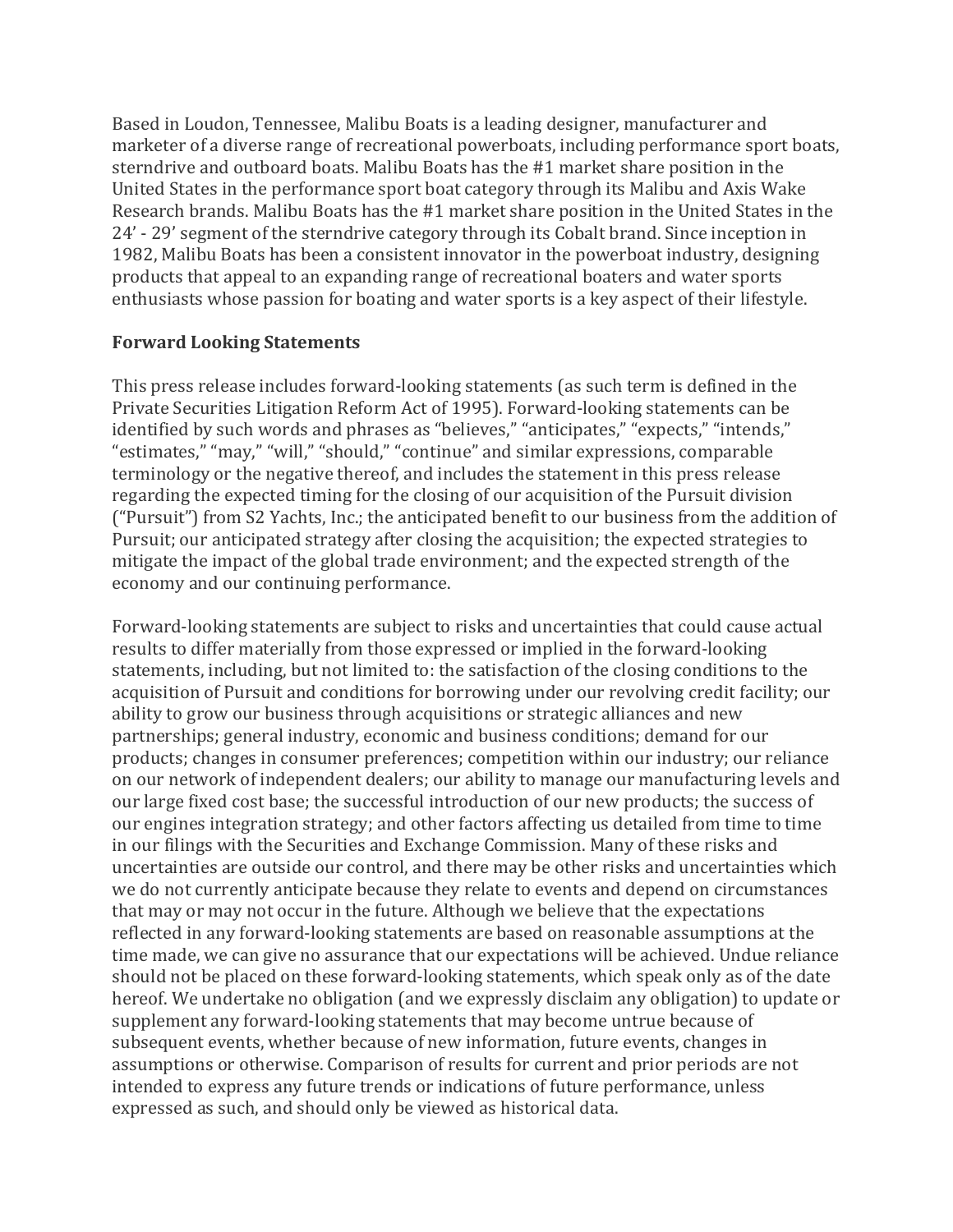#### **Use and Definition of Non-GAAP Financial Measures**

This release includes the following financial measures defined as non-GAAP financial measures by the SEC: Adjusted EBITDA, Adjusted EBITDA Margin, Adjusted Fully Distributed Net Income and Adjusted Fully Distributed Net Income per Share. These measures have limitations as analytical tools and should not be considered as an alternative to, or more meaningful than, net income as determined in accordance with GAAP or as an indicator of our liquidity. Our presentation of these non-GAAP financial measures should also not be construed as an inference that our results will be unaffected by unusual or non-recurring items. Our computations of these non- GAAP financial measures may not be comparable to other similarly titled measures of other companies.

We define Adjusted EBITDA as net income before interest expense, income taxes, depreciation, amortization and non-cash, non-recurring or non-operating expenses, including certain professional fees, litigation related expenses, acquisition and integration related expenses, non-cash compensation expense, expenses related to our engine development initiative and adjustments to our tax receivable agreement liability. We define Adjusted EBITDA Margin as Adjusted EBITDA divided by net sales. Adjusted EBITDA and Adjusted EBITDA Margin are not measures of net income as determined by GAAP. Management believes Adjusted EBITDA and Adjusted EBITDA Margin allow investors to evaluate our operating performance and compare our results of operations from period to period on a consistent basis by excluding items that management does not believe are indicative of core operating performance. Management uses Adjusted EBITDA to assist in highlighting trends in our operating results without regard to our financing methods, capital structures, and non-recurring or non-operating expenses. We exclude the items listed above from net income in arriving at Adjusted EBITDA because these amounts can vary substantially from company to company within our industry depending upon accounting methods and book values of assets, capital structures, the methods by which assets were acquired and other factors.

Certain items excluded from Adjusted EBITDA are significant components in understanding and assessing a company's financial performance, such as a company's cost of capital and tax structure, as well as the historical costs of depreciable assets.

We define Adjusted Fully Distributed Net Income as net income attributable to Malibu Boats, Inc. (i) excluding income tax expense, (ii) excluding the effect of non-recurring or non-cash items, (iii) assuming the exchange of all LLC units into shares of Class A Common Stock, which results in the elimination of non-controlling interest in Malibu Boats Holdings, LLC  $($ the "LLC" $)$ , and  $(iv)$  reflecting an adjustment for income tax expense on fully distributed net income before income taxes at our estimated effective income tax rate. Adjusted Fully Distributed Net Income is a non-GAAP financial measure because it represents net income attributable to Malibu Boats, Inc., before non-recurring or non-cash items and the effects of non-controlling interests in the LLC. We use Adjusted Fully Distributed Net Income to facilitate a comparison of our operating performance on a consistent basis from period to period that, when viewed in combination with our results prepared in accordance with GAAP, provides a more complete understanding of factors and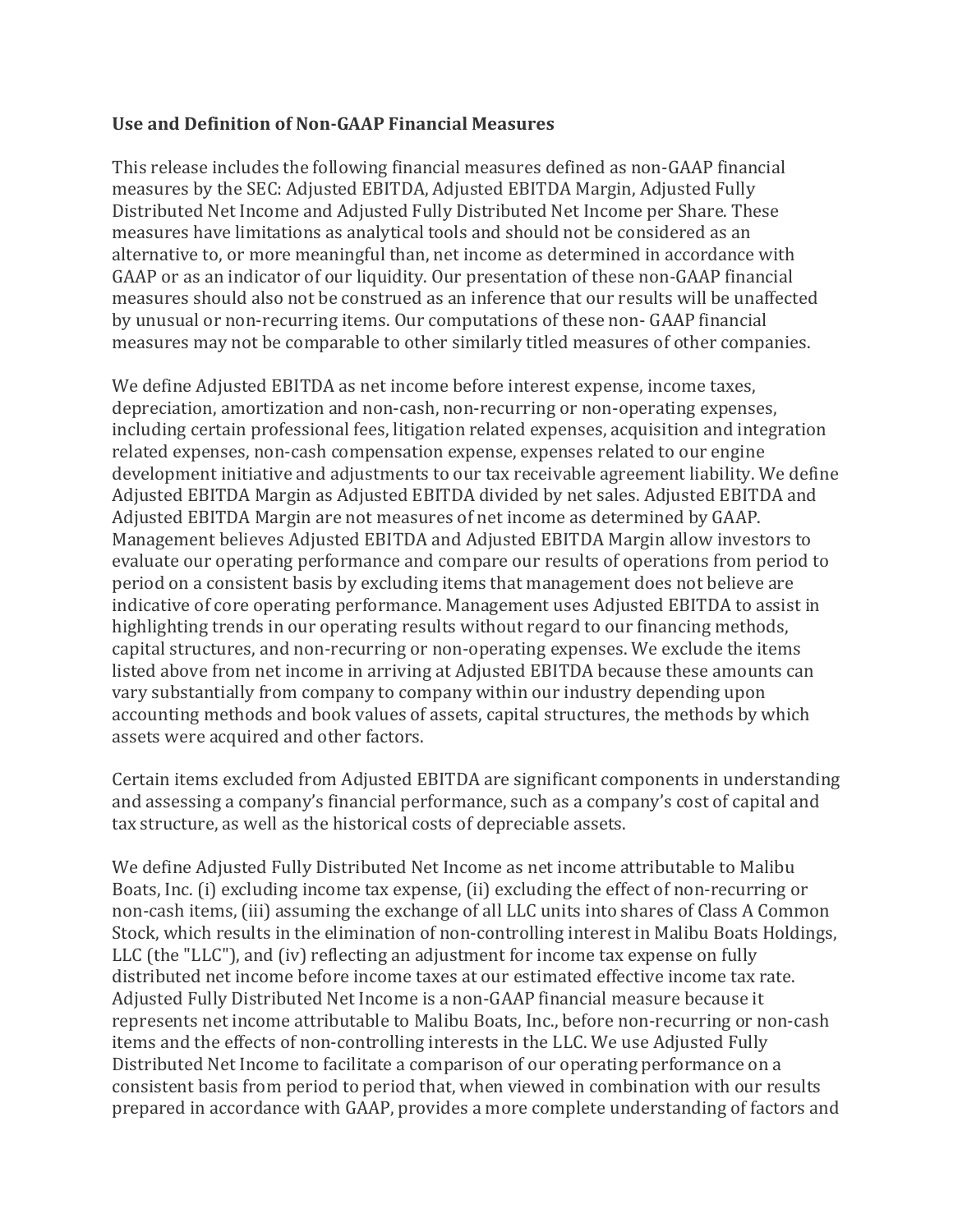trends affecting our business than GAAP measures alone. We believe Adjusted Fully Distributed Net Income assists our board of directors, management and investors in comparing our net income on a consistent basis from period to period because it removes non-cash or non-recurring items, and eliminates the variability of non-controlling interest as a result of member owner exchanges of LLC units into shares of Class A Common Stock. In addition, because Adjusted Fully Distributed Net Income is susceptible to varying calculations, the Adjusted Fully Distributed Net Income measures, as presented in this release, may differ from and may, therefore, not be comparable to similarly titled measures used by other companies.

A reconciliation of our net income as determined in accordance with GAAP to Adjusted EBITDA and Adjusted EBITDA Margin, and of our net income attributable to Malibu Boats, Inc. to Adjusted Fully Distributed Net Income is provided under "Reconciliation of Non-GAAP Financial Measures".

#### **Investor Contacts**

Malibu Boats, Inc. Wayne Wilson Chief Financial Officer (865) 458-5478

Zac Lemons Investor Relations (865) 458-5478 InvestorRelations@MalibuBoats.com

#### **MALIBU BOATS, INC. AND SUBSIDIARIES Condensed Consolidated Statements of Operations and Comprehensive Income (Unaudited) (In thousands, except share and per share data)**

|                              |           | Three Months Ended June 30, | <b>Fiscal Year Ende</b> |
|------------------------------|-----------|-----------------------------|-------------------------|
|                              | 2018      | 2017                        | 2018                    |
| Net sales                    | \$138,659 | \$75,106                    | \$497,002               |
| Cost of sales                | 105,119   | 55,066                      | 376,660                 |
| Gross profit                 | 33,540    | 20,040                      | 120,342                 |
| Operating expenses:          |           |                             |                         |
| Selling and marketing        | 3,744     | 2,257                       | 13,718                  |
| General and administrative   | 8,988     | 9,269                       | 31,359                  |
| Amortization                 | 1,295     | 549                         | 5,198                   |
| Operating income             | 19,513    | 7,965                       | 70,067                  |
| Other (expense) income, net: |           |                             |                         |
| Other (expense) income       | (3,048)   | 10,673                      | 24,705                  |
| Interest expense             | (1,249)   | (676)                       | (5, 385)                |
| Other (expense) income, net  | (4, 297)  | 9,997                       | 19,320                  |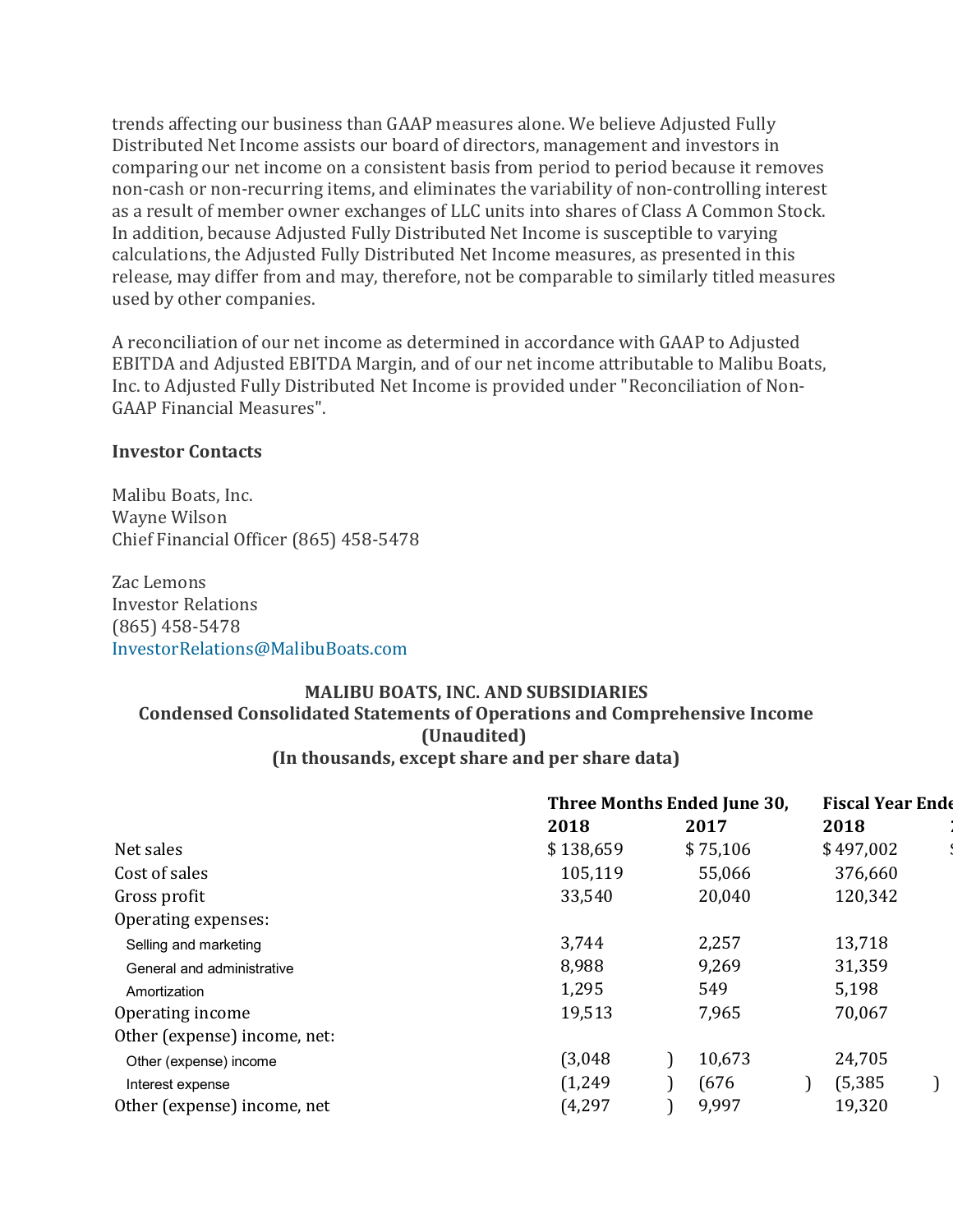| 15,216     | 17,962     | 89,387     |  |
|------------|------------|------------|--|
| 1,873      | 7,696      | 58,418     |  |
| \$13,343   | \$10,266   | \$30,969   |  |
| 904        | 602        | 3,356      |  |
| \$12,439   | \$9,664    | \$27,613   |  |
|            |            |            |  |
| \$13,343   | \$10,266   | \$30,969   |  |
|            |            |            |  |
| (587)      | 91         | (621)      |  |
| (587)      | 91         | (621)      |  |
| 12,756     | 10,357     | 30,348     |  |
|            |            |            |  |
| \$864      | \$605      | \$3,328    |  |
|            |            |            |  |
| \$11,892   | \$9,752    | \$27,020   |  |
|            |            |            |  |
|            |            |            |  |
| 20,564,650 | 17,948,213 | 20,179,381 |  |
| 20,701,343 | 18,036,324 | 20,281,210 |  |
|            |            |            |  |
|            |            |            |  |
| \$0.61     | \$0.54     | \$1.37     |  |
| \$0.60     | \$0.53     | \$1.36     |  |
|            |            |            |  |

## **MALIBU BOATS, INC. AND SUBSIDIARIES Condensed Consolidated Balance Sheets (Unaudited) (In thousands, except share data)**

|                                           | <b>June 30,</b><br>2018 |
|-------------------------------------------|-------------------------|
| <b>Assets</b>                             |                         |
| Current assets                            |                         |
| Cash                                      | \$61,623                |
| Trade receivables, net                    | 24,625                  |
| Inventories, net                          | 44,268                  |
| Prepaid expenses and other current assets | 3,298                   |
| Income tax receivable                     | 100                     |
| Total current assets                      | 133,914                 |
| Property, plant and equipment, net        | 40,845                  |
| Goodwill                                  | 32,230                  |
|                                           |                         |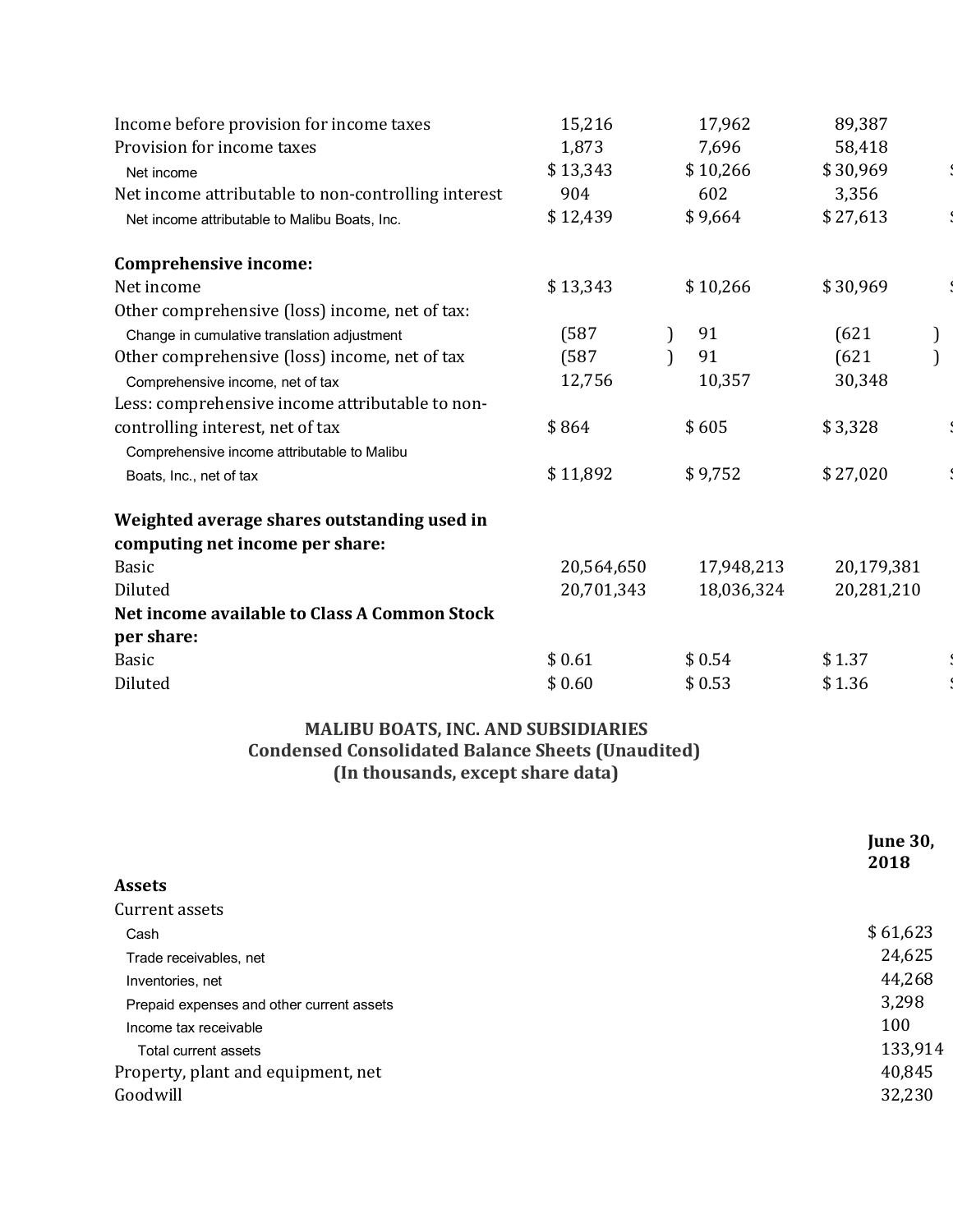| Other intangible assets, net                                                                                                                         | 94,221    |
|------------------------------------------------------------------------------------------------------------------------------------------------------|-----------|
| Deferred tax asset                                                                                                                                   | 64,105    |
| Other assets                                                                                                                                         | 453       |
| <b>Total assets</b>                                                                                                                                  | \$365,768 |
| <b>Liabilities</b>                                                                                                                                   |           |
| <b>Current liabilities</b>                                                                                                                           |           |
| Accounts payable                                                                                                                                     | \$24,349  |
| Accrued expenses                                                                                                                                     | 35,685    |
| Income taxes and tax distribution payable                                                                                                            | 1,420     |
| Payable pursuant to tax receivable agreement, current portion                                                                                        | 3,932     |
| <b>Total current liabilities</b>                                                                                                                     | 65,386    |
| Deferred tax liabilities                                                                                                                             | 341       |
| Other long-term liabilities                                                                                                                          | 569       |
| Payable pursuant to tax receivable agreement, less current portion                                                                                   | 51,114    |
| Long-term debt                                                                                                                                       | 108,487   |
| <b>Total liabilities</b>                                                                                                                             | 225,897   |
| <b>Stockholders' Equity</b>                                                                                                                          |           |
| Class A Common Stock, par value \$0.01 per share, 100,000,000 shares authorized; 20,555,348                                                          |           |
| shares issued and outstanding as of June 30, 2018; 17,937,687 issued and outstanding as of                                                           |           |
| June 30, 2017                                                                                                                                        | 204       |
| Class B Common Stock, par value \$0.01 per share, 25,000,000 shares authorized; 17 shares                                                            |           |
| issued and outstanding as of June 30, 2018; 19 shares issued and outstanding as of June 30,                                                          |           |
| 2017                                                                                                                                                 |           |
| Preferred Stock, par value \$0.01 per share; 25,000,000 shares authorized; no shares issued<br>and outstanding as of June 30, 2018 and June 30, 2017 |           |
| Additional paid in capital <sup>1</sup>                                                                                                              | 108,360   |
| Accumulated other comprehensive loss                                                                                                                 | (1,984)   |
| Accumulated earnings                                                                                                                                 | 27,789    |
|                                                                                                                                                      | 134,369   |
| Total stockholders' equity attributable to Malibu Boats, Inc.<br>Non-controlling interest <sup>1</sup>                                               | 5,502     |
| Total stockholders' equity                                                                                                                           | 139,871   |
| Total liabilities and stockholders' equity                                                                                                           | \$365,768 |
|                                                                                                                                                      |           |

<sup>1</sup> During the second quarter of fiscal 2018, the Company identified and corrected an error for the fiscal year ended June 30, 2017, related to an understatement of the non-controlling interest held by LLC Unit holders in the LLC of \$1,869, an overstatement to accumulated other comprehensive loss of \$639, and an overstatement of additional paid in capital of \$2,508, within stockholders' equity on the audited consolidated balance sheet and within the statement of stockholders' equity. There was no change in total stockholders' equity for the fiscal year ended June 30, 2017. The Company evaluated the materiality of the error from quantitative and qualitative perspectives, and concluded that the error was immaterial to the Company's prior period interim and annual consolidated financial statements under FASB ASC Topic 250, Accounting Changes and Error Corrections. Since the revision was not material to any prior period interim or annual consolidated financial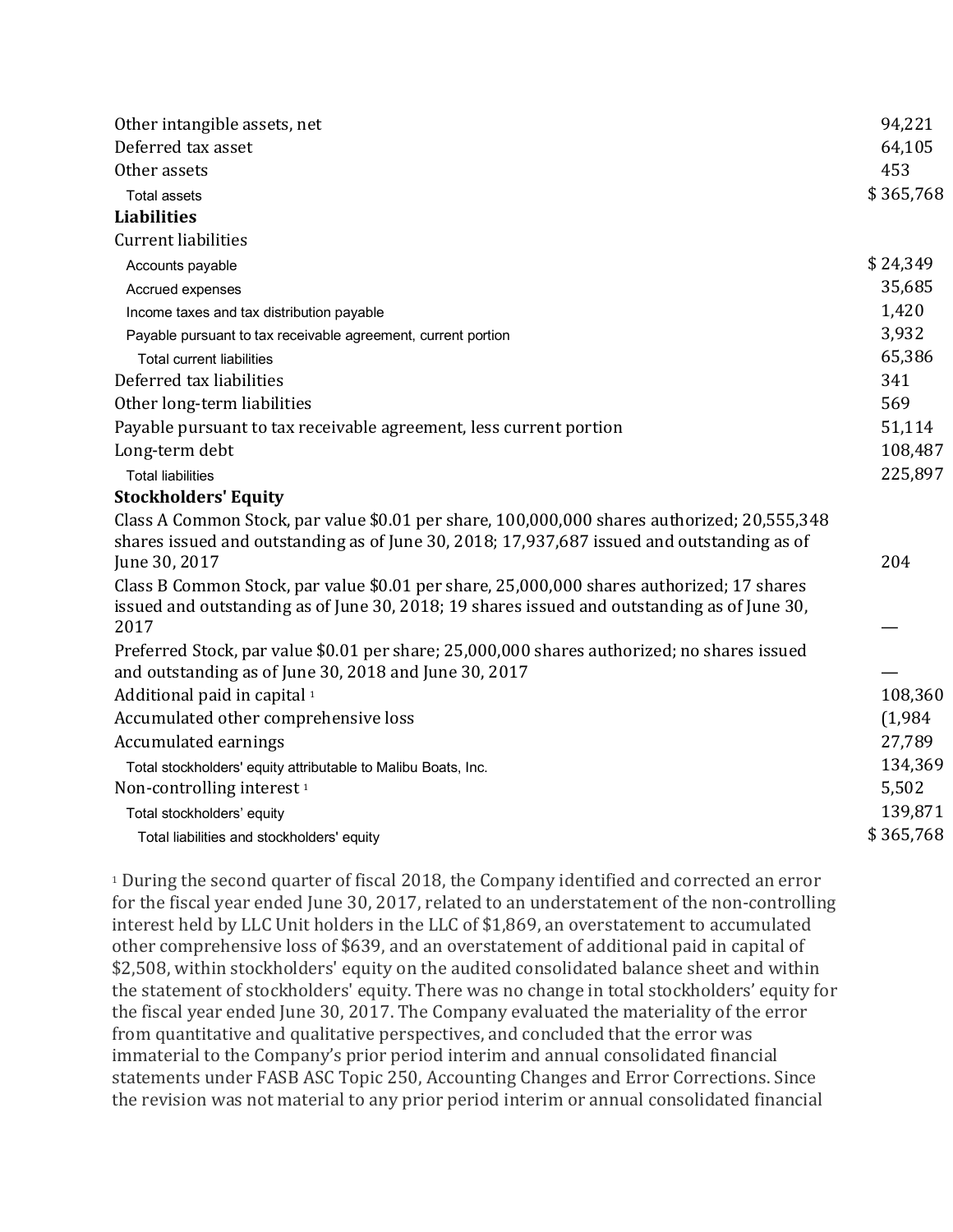statements, no amendments to previously filed interim or annual periodic reports are required. Consequently, the Company revised the historical consolidated financial information presented herein.

#### **MALIBU BOATS, INC. AND SUBSIDIARIES**

#### **Reconciliation of Non-GAAP Financial Measures**

#### **Reconciliation of Net Income to Non-GAAP Adjusted EBITDA and Adjusted EBITDA Margin (Unaudited):**

The following table sets forth a reconciliation of net income as determined in accordance with GAAP to Adjusted EBITDA and Adjusted EBITDA Margin for the periods indicated (dollars in thousands):

|                                                          | Three Months Ended June 30, |      |          |               | <b>Fiscal Year End</b> |      |  |
|----------------------------------------------------------|-----------------------------|------|----------|---------------|------------------------|------|--|
|                                                          | 2018                        |      | 2017     |               | 2018                   |      |  |
| Net income                                               | \$13,343                    |      | \$10,266 |               | \$30,969               |      |  |
| Provision for income taxes <sup>1</sup>                  | 1,873                       |      | 7,696    |               | 58,418                 |      |  |
| Interest expense                                         | 1,249                       |      | 676      |               | 5,385                  |      |  |
| Depreciation                                             | 2,554                       |      | 1,506    |               | 7,656                  |      |  |
| Amortization                                             | 1,295                       |      | 549      |               | 5,198                  |      |  |
| Professional fees and litigation settlement <sup>2</sup> |                             |      | (2,107)  |               | 26                     |      |  |
| Marine Power litigation judgment <sup>3</sup>            |                             |      | 237      |               |                        |      |  |
| Acquisition and integration related expenses 4           | 578                         |      | 3,056    |               | 2,859                  |      |  |
| Stock-based compensation expense <sup>5</sup>            | 563                         |      | 326      |               | 1,973                  |      |  |
| Engine development <sup>6</sup>                          | 1,385                       |      | 1,399    |               | 4,871                  |      |  |
| Adjustments to tax receivable agreement liability 7      | 3,065                       |      | (8, 140) |               | (24, 637)              |      |  |
| <b>Adjusted EBITDA</b>                                   | \$25,905                    |      | \$15,464 |               | \$92,718               |      |  |
| Adjusted EBITDA margin                                   | 18.7                        | $\%$ | 20.6     | $\frac{0}{0}$ | 18.7                   | $\%$ |  |

(1) Provision for income taxes for fiscal year 2018 reflects the impact of the Tax Cuts and Jobs Act of 2017 (the "Tax Act") adopted in December 2017, which among other items, lowered the U.S. corporate income tax rate from 35% to 21%, effective January 1, 2018. For fiscal year 2018, we recorded a non-cash adjustment to income tax expense of \$44.5 million for the remeasurement of deferred taxes on the enactment date and the deferred tax impact related to the reduction in the tax receivables agreement liability.

(2) Represents legal and advisory fees related to our litigation with MasterCraft Boat Company, LLC ("MasterCraft") offset by the settlement received from them in connection with the Mastercraft Settlement and License Agreement entered into on May 2, 2017.

(3) Represents a reduction of a charge recorded in fiscal year 2016 related to a judgment rendered against us in connection with a lawsuit by Marine Power Holding, LLC ("Marine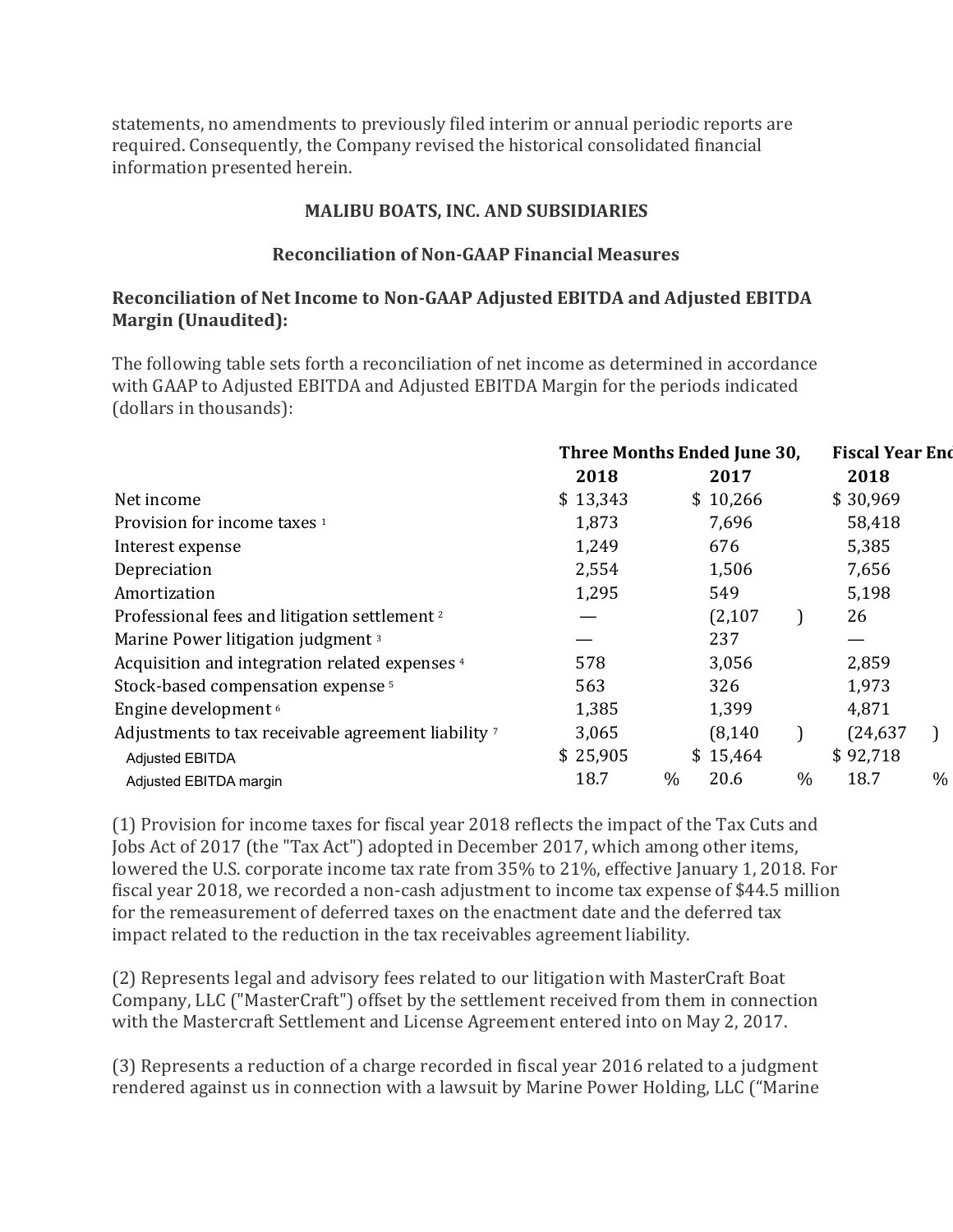Power"), a former engine supplier, to \$2.2 million, the amount ultimately settled and paid in the fourth quarter of fiscal year 2017.

(4) Represents legal, professional, and advisory fees incurred in connection with our acquisition of Cobalt, which was completed on July 6, 2017, and our agreement to acquire Pursuit, which agreement we signed on August 21, 2018. Integration related expenses for fiscal year 2018 include post-acquisition adjustments to cost of goods sold of \$1.5 million for the fair value step up of inventory acquired, most of which was sold during the first quarter of fiscal year 2018.

(5) Represents equity-based incentives awarded to certain of our employees under the Malibu Boats, Inc. Long-Term Incentive Plan and profit interests issued under the previously existing limited liability company agreement of the LLC.

(6) Represents costs incurred in connection with our vertical integration of engines including product development costs and supplier transition performance incentives.

(7) For fiscal year 2018, we recognized other income as a result of a decrease in our estimated tax receivable agreement liability. The reduction in our tax receivable agreement liability resulted from the adoption of the Tax Act, which decreased the estimated tax rate used in computing our future tax obligations and, in turn, decreased the future tax benefit we expect to realize related to increased tax basis from previous sales and exchanges of LLC Units by our pre-IPO owners.

## **Reconciliation of Non-GAAP Adjusted Fully Distributed Net Income (Unaudited):**

The following table shows the reconciliation of the numerator and denominator for net income available to Class A Common Stock per share to Adjusted Fully Distributed Net Income per Share of Class A Common Stock for the periods presented (in thousands except share and per share data):

|                                                                                                               | 30,      | <b>Three Months Ended June</b> | <b>Fiscal Year El</b> |
|---------------------------------------------------------------------------------------------------------------|----------|--------------------------------|-----------------------|
|                                                                                                               | 2018     | 2017                           | 2018                  |
| Reconciliation of numerator for net income available to                                                       |          |                                |                       |
| <b>Class A Common Stock per share to Adjusted Fully</b><br>Distributed Net Income per Share of Class A Common |          |                                |                       |
| Stock:                                                                                                        |          |                                |                       |
| Net income attributable to Malibu Boats, Inc.                                                                 | \$12,439 | \$9,664                        | \$27,613              |
| Provision for income taxes 1                                                                                  | 1,873    | 7,696                          | 58,418                |
| Professional fees and litigation settlements <sup>2</sup>                                                     |          | (2,107)                        | 26                    |
| Marine Power litigation judgment <sup>3</sup>                                                                 |          | 237                            |                       |
| Acquisition and integration related expenses <sup>4</sup>                                                     | 1,326    | 3,056                          | 5,719                 |
| Fair market value adjustment for interest rate swap 5                                                         | (29      | 29                             | (369                  |
| Stock-based compensation expense 6                                                                            | 563      | 326                            | 1,973                 |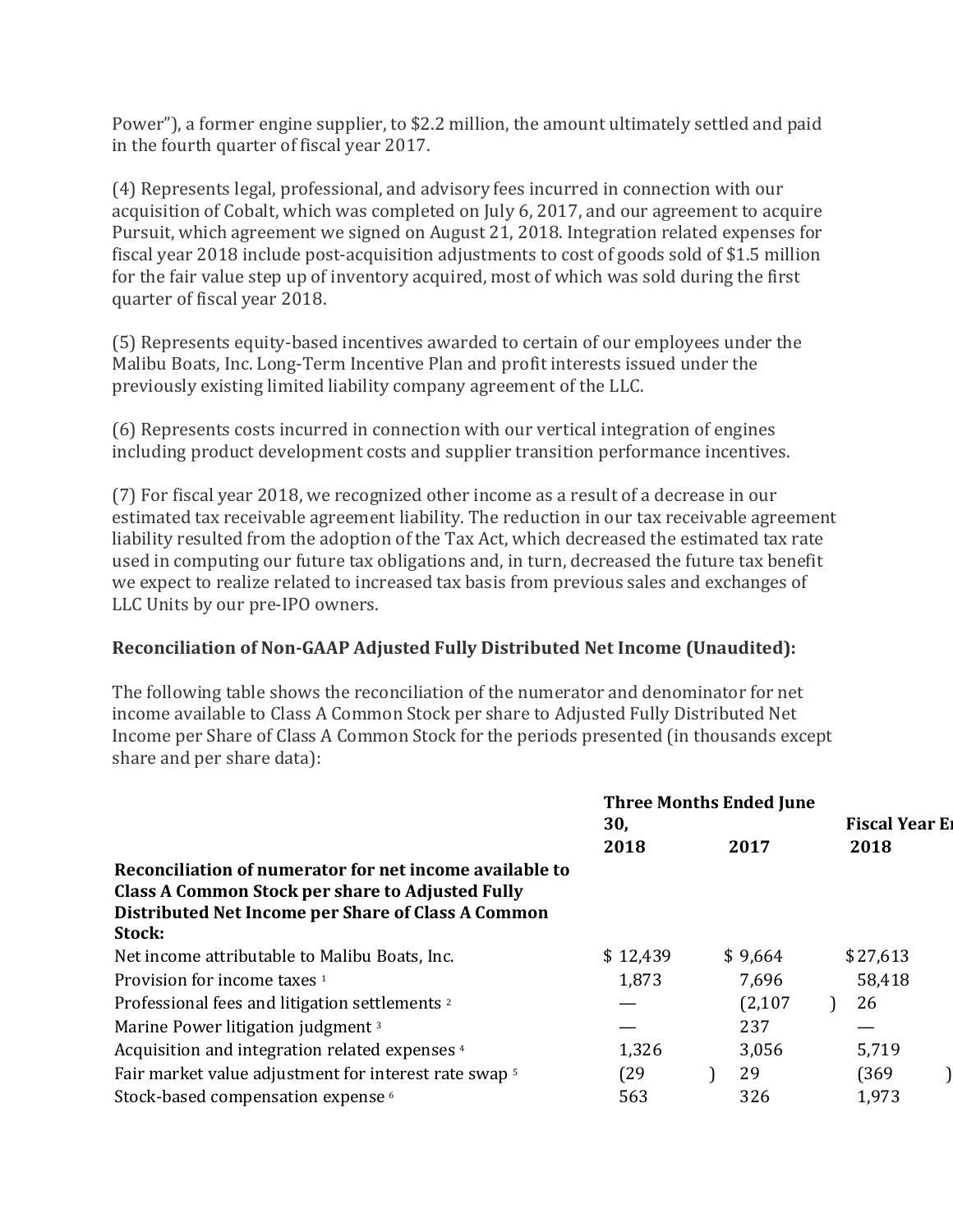| Engine development <sup>7</sup>                                  | 1,385    | 1,399    | 4,871     |  |
|------------------------------------------------------------------|----------|----------|-----------|--|
| Adjustments to tax receivable agreement liability 8              | 3,065    | (8, 140) | (24, 637) |  |
| Net income attributable to non-controlling interest <sup>9</sup> | 904      | 602      | 3,356     |  |
| Fully distributed net income before income taxes                 | 21,526   | 12.762   | 76,970    |  |
| Income tax expense on fully distributed income before income     |          |          |           |  |
| taxes $10$                                                       | 4.994    | 4,531    | 20,908    |  |
| Adjusted fully distributed net income                            | \$16,532 | \$8,231  | \$56,062  |  |

|                                                                                                                                                                     | <b>Three Months Ended June</b><br>30, |            | <b>Fiscal Year El</b> |
|---------------------------------------------------------------------------------------------------------------------------------------------------------------------|---------------------------------------|------------|-----------------------|
|                                                                                                                                                                     | 2018                                  | 2017       | 2018                  |
| Reconciliation of denominator for net income available to<br>Class A Common Stock per share to Adjusted Fully<br>Distributed Net Income per Share of Class A Common |                                       |            |                       |
| Stock:                                                                                                                                                              |                                       |            |                       |
| Weighted average shares outstanding of Class A Common Stock used for<br>basic net income per share:                                                                 | 20,569,669                            | 17,945,998 | 20,189,879            |
| Adjustments to weighted average shares of Class A Common                                                                                                            |                                       |            |                       |
| Stock:                                                                                                                                                              |                                       |            |                       |
| Weighted-average LLC units held by non-controlling unit holders 11<br>Weighted-average unvested restricted stock awards issued to                                   | 1,058,421                             | 1,260,627  | 1,138,917             |
| management <sup>12</sup>                                                                                                                                            | 137,146                               | 134,744    | 132,673               |
| Adjusted weighted average shares of Class A Common Stock<br>outstanding used in computing Adjusted Fully Distributed Net                                            |                                       |            |                       |
| Income per Share of Class A Common Stock:                                                                                                                           | 21,765,236                            | 19,341,369 | 21,461,469            |
|                                                                                                                                                                     |                                       |            |                       |

The following table shows the reconciliation of net income available to Class A Common Stock per share to Adjusted Fully Distributed Net Income per Share of Class A Common Stock for the periods presented:

|                                                                  | <b>Three Months Ended June</b><br>30, |        | <b>Fiscal Year</b><br>30, |  |
|------------------------------------------------------------------|---------------------------------------|--------|---------------------------|--|
|                                                                  | 2018                                  | 2017   | 2018                      |  |
| Net income available to Class A Common Stock per share           | 0.60<br>\$                            | \$0.54 | \$1.37                    |  |
| Impact of adjustments:                                           |                                       |        |                           |  |
| Provision for income taxes 1                                     | 0.09                                  | 0.43   | 2.89                      |  |
| Professional fees and litigation settlements 2                   |                                       | (0.12) |                           |  |
| Marine Power litigation judgment 3                               |                                       | 0.01   |                           |  |
| Acquisition and integration related expenses 4                   | 0.06                                  | 0.17   | 0.28                      |  |
| Fair market value adjustment for interest rate swap 5            |                                       |        | (0.02)                    |  |
| Stock-based compensation expense 6                               | 0.03                                  | 0.02   | 0.10                      |  |
| Engine development 7                                             | 0.07                                  | 0.08   | 0.24                      |  |
| Adjustment to tax receivable agreement liability 8               | 0.15                                  | (0.45) | (1.22)                    |  |
| Net income attributable to non-controlling interest <sup>9</sup> | 0.04                                  | 0.03   | 0.17                      |  |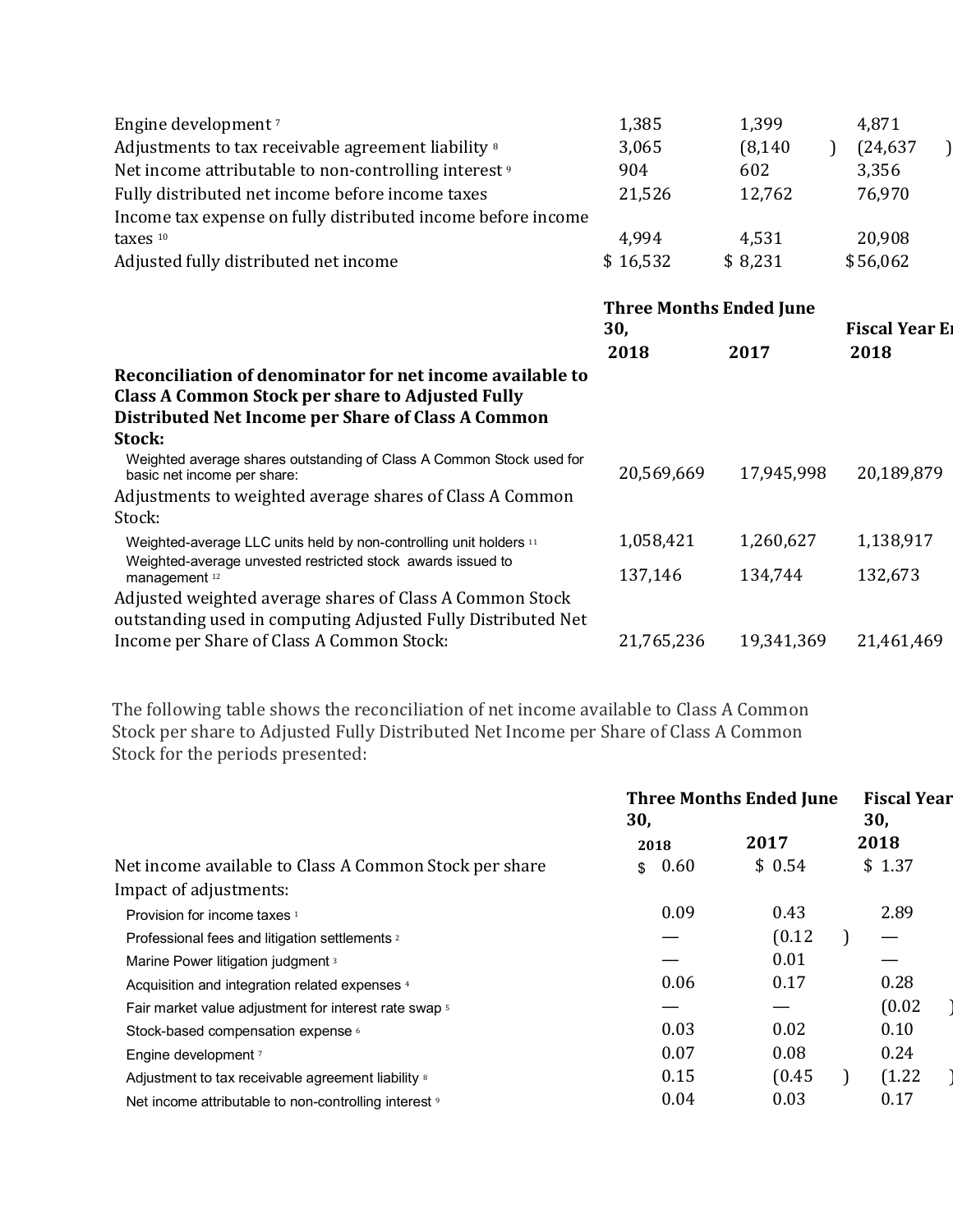| Fully distributed net income per share before income taxes                      | 1.04   | 0.71      | 3.81      |  |
|---------------------------------------------------------------------------------|--------|-----------|-----------|--|
| Impact of income tax expense on fully distributed income before income taxes 10 | (0.24) | (0.26)    | (1.04     |  |
| Impact of increased share count 13                                              | (0.04) | \$ (0.02) | \$ (0.17) |  |
| Adjusted Fully Distributed Net Income per Share of Class A                      |        |           |           |  |
| Common Stock                                                                    | 0.76   | \$0.43    | \$2.60    |  |

(1) Provision for income taxes for fiscal year 2018 reflects the impact of the Tax Act adopted in December 2017, which among other items, lowered the U.S. corporate income tax rate from 35% to 21%, effective January 1, 2018. For fiscal year 2018, we recorded a non-cash adjustment to income tax expense of \$44.5 million for the remeasurement of deferred taxes on the enactment date and the deferred tax impact related to the reduction in the tax receivables agreement liability.

(2) Represents legal and advisory fees related to our litigation with MasterCraft offset by the settlement received from them in connection with the Mastercraft Settlement and License Agreement entered into on May 2, 2017.

(3) Represents a reduction of a charge recorded in fiscal year 2016 related to a judgment rendered against us in connection with a lawsuit by Marine Power, a former engine supplier, to \$2.2 million, the amount ultimately settled and paid in the fourth quarter of fiscal year 2017.

(4) Represents legal, professional, and advisory fees incurred in connection with our acquisition of Cobalt, which was completed on July 6, 2017, and our agreement to acquire Pursuit, which agreement we signed on August 21, 2018. Integration related expenses for fiscal year 2018 include post-acquisition adjustments to cost of goods sold of \$1.5 million for the fair value step up of inventory acquired, most of which was sold during the first quarter of fiscal year 2018 and \$3.0 million of amortization on intangibles acquired.

(5) Represents the change in the fair value of our interest rate swap entered into on July 1, 2015.

(6) Represents equity-based incentives awarded to certain of our employees under the Malibu Boats, Inc. Long-Term Incentive Plan and profit interests issued under the previously existing limited liability company agreement of the LLC.

(7) Represents costs incurred in connection with our vertical integration of engines including product development costs and supplier transition performance incentives.

(8) For fiscal year 2018, we recognized other income as a result of a decrease in our estimated tax receivable agreement liability. The reduction in our tax receivable agreement liability resulted from the adoption of the Tax Act, which decreased the estimated tax rate used in computing our future tax obligations and, in turn, decreased the future tax benefit we expect to realize related to increased tax basis from previous sales and exchanges of LLC Units by our pre-IPO owners.